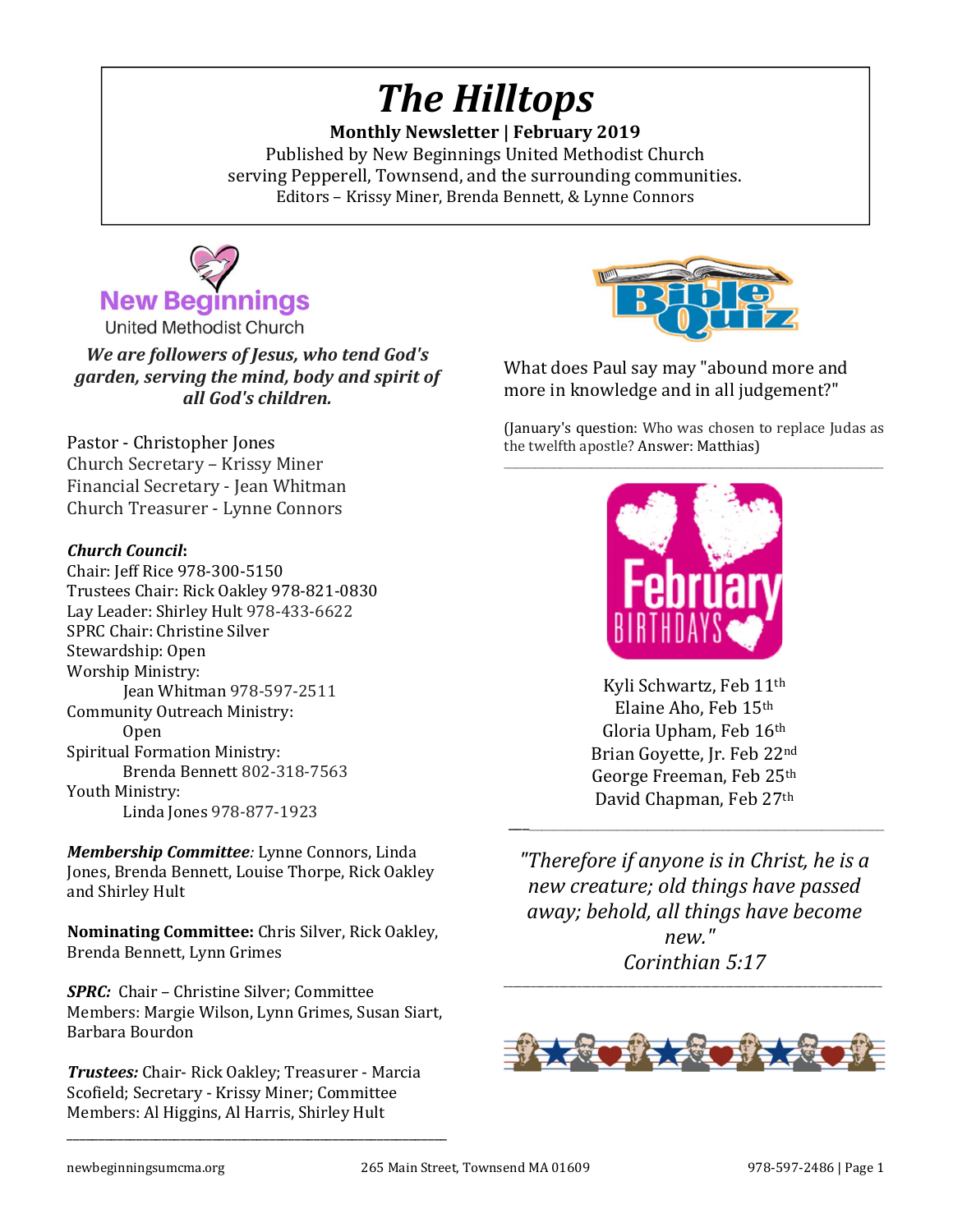

Beloved,

 It has been my sad privilege over the last few days to be of small help to the Roberts and Johnson family as they grieve the loss of Heidi and John. For those of you who may not know, John's mother Beverly is connected to us through the Pepperell UMC. One of the few heartening aspects of this time has been the way their families and our community has reached out to offer comfort and assistance to one another. The people and clergy of St. John's Parish, the Townsend Congregational church, the First Baptist church, and New Beginnings UMC have all literally opened their doors and hearts without stint in this time of sorrow. Father Jeremy, Mark Brockmeier, and Kevin Patterson have all been supportive and kind. The community outside the churches have also stepped up. Representatives of police, fire, and other first responders will honor the fallen and mourn with us. Others have worked behind the scenes in ways we may never know. Most of all, the Roberts and Johnson families have gathered together in grief, in support, and in love. I am grateful and gladdened by what I am witnessing.

 I know that Townsend has been challenged recently with sometimes bitter division surrounding some aspects of public governance. I confess I am ignorant of the particulars of this conflict, but I have heard several people express a hope that this time of grieving as a community will bring us closer and will move our community closer to mending the wounds that remain. I hope this is the case, but the thought puts me in mind of a larger truth spoken by the prophet Jeremiah to a people in captivity. The word of God is: "For surely I know the plans I have for you, says the LORD, plans for your welfare and not for harm, to give you a future with hope" God's plan is true and real though we do not always see it well in these days.

 I have said before that there will be times when we will all walk in the valley of shadow. We live in a broken world, and while God can and does make our crooked roads straight, we still are plagued with people and events that act in ways in opposition to God's plan for humanity. If we declare ourselves followers of Christ, we are charged with building the Kingdom of God. We do this best by acting in love toward others. Winter is still with us, but we are beginning to turn our minds towards the Lenten season. I pray that we take this time to reach out to those we love and tell them that we love them. I pray that we put down any anger that we hold against another. We are precious, time is fleeting, and the Kingdom calls.

Yours in Christ,

#### Chris Jones



\_\_\_\_\_\_\_\_\_\_\_\_\_\_\_\_\_\_\_\_\_\_\_\_\_\_\_\_\_\_\_\_\_\_\_\_\_\_\_\_\_\_\_\_\_\_\_\_\_\_\_\_\_\_\_\_\_\_\_\_\_\_\_\_\_\_\_\_\_\_\_\_\_\_\_\_\_\_\_\_\_\_

Debbie Alger; Lily Andreasen; Kathryn Bruen (Louise's sister, stroke); Judy Bureau; Patrick and Collette Burns; Betty Conley; Ralph Cusano (cancer); David Dearborn; Mary Ann DiStefano (The Poehler's dear friend, ovarian cancer); Gale Durno; Philip Durno (cancer); Keith Edmonds (cancer & heart problems); Emma Ermel; Marcus Ermel; Delaney Fallon; Bill and Gail Felton (homebound); Sandy Freeman; Donna Gallagher (brain injury); Andrew Garbino; Shirley Gibson & family; Steven (Ann Goebel's brother, cancer); Merle Grant; Jimmy Harnish (cancer); Kathy Harris; Lucky & Penny Howie; Michele Kelley; Jean Krikorian; Dondi LaRue; Tommy Maciorowski; Joan McCorquodale; Chloe Miner; Herman Miner; Dick & Judie Moore; Bob & Terry Newton; Lance Osborne; Debby Parker; Prayers for the O'Brien & Parker families; Wallace Powers (cancer); Sally Provencher (cancer); Terry Quinn; Bradley Raymond (seizures); Leslie Rice; Gloria Roddy (multiple myeloma); Peter Sheldon; Rita Signoretti (Krissy's mom); Richard Simmons; Al St. Croix (cancer); Louise Thorpe; Patty Thorpe (MS and graves disease); Jimmy Tompkinson; Christine & Roy Walker; Don Waye (cancer); Rev. Joan-Anne Westfall; Emma Whitman; Sheila Wick; Nevaeh Wilder (cancer); Edward (Margie Wilson's brother, cancer); Robert Withee; Bonnie Wozniak; the victims of natural disasters all over the world; all those unemployed.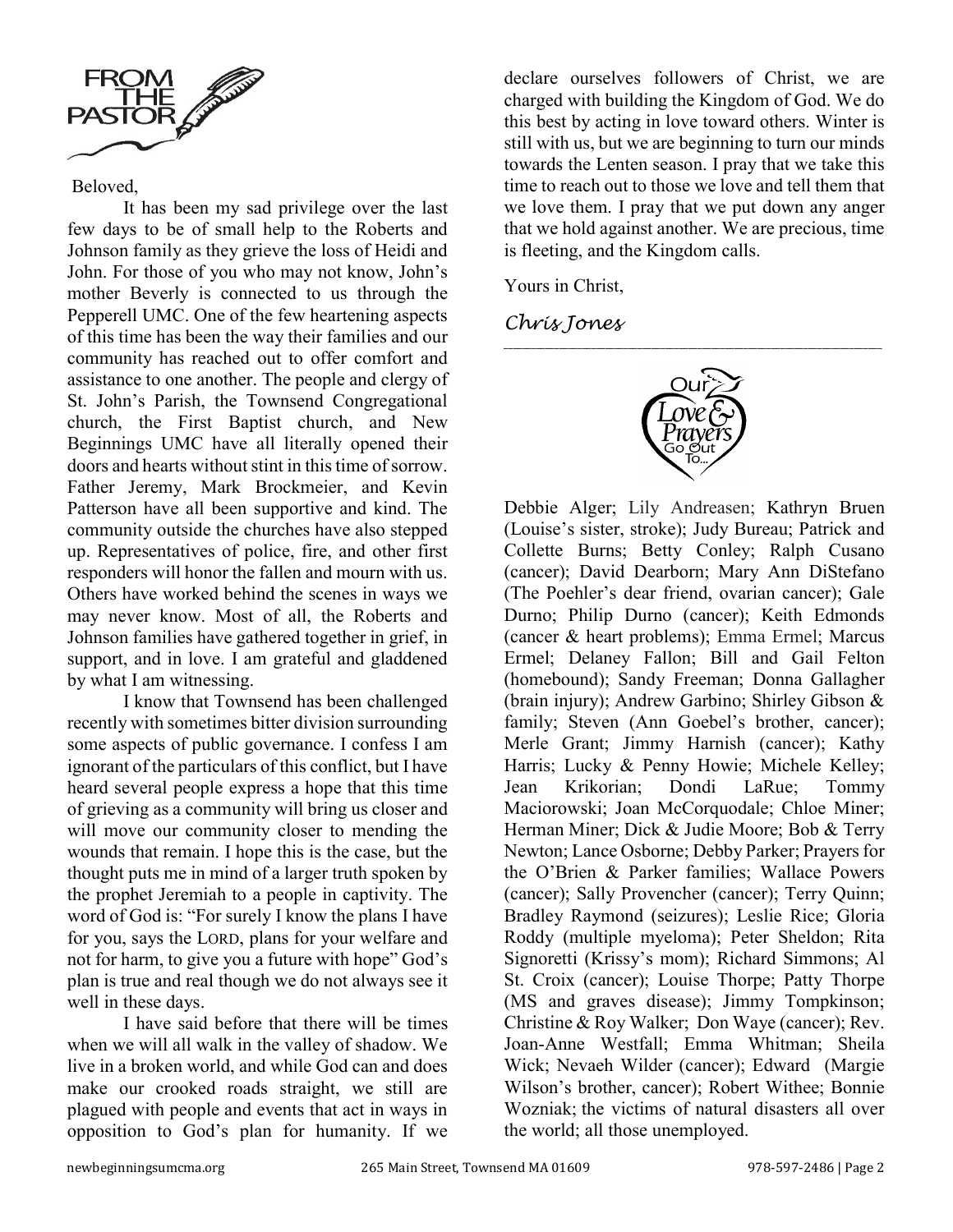

## February Community Supper

Our next Community Supper will be held on Wednesday, February 13th, from 4-6pm. Our January supper was another great success, with a large number of people attending! Judy Bureau was back helping us! Judy's baked beans were served along with baked ham, coleslaw, German potato salad, rolls, many desserts (consisting of homemade pies, Marcia Scofield's great bread pudding, cookies, cakes, brownies, and some Hannaford pastries). Thank you to everyone who gave their time, those who cooked, served, delivered meals, and cleaned up! This is truly a team effort, and we could not do this without your help! Blessings to you all.

\_\_\_\_\_\_\_\_\_\_\_\_\_\_\_\_\_\_\_\_\_\_\_\_\_\_\_\_\_\_\_\_\_\_\_\_\_\_\_\_\_\_\_\_\_\_\_\_\_\_\_\_\_\_

## God is in the Small Stuff

By: Bruce & Stan Submitted by Brenda Bennett

#### Chapter Two

Does God seem distant? Is He detached from you? Maybe that's because you are waiting for God to come to you. If so, then you've got things backwards.

God has given us His Word, His Son, and His Spirit. That is more than we will ever need in order to understand God (and certainly more than we can absorb in a lifetime). But the next step belongs to each of us. It's up to us to read God's Word, to believe in His son, and to follow the guidance of the Holy Spirit.

You see, God is a perfect gentleman. He never forces Himself on anyone. He anxiously desires a dep and meaningful personal relationship with you, but He won't force the issue. It must be voluntary on your part. So, if you want to get to know God better, you must approach

Him. When Jesus taught about this principle, He presented the relationship as an invitation: Look! Here I stand at the door and knock. If you hear me calling and open the door, I will come in, and we will share a meal as friends.

 Revelation 3:20 NLT God makes Himself available, but you must respond to His invitation. Take Him at His Word. Go to Him. Open the door of your heart to Him.

You don't have to move to a monastery to know God better. You don't have to learn ancient Hebrew or memorize the names of the twelve disciples in alphabetical order. All it takes is your time and attention—reading, His Word and talking to Him. Start with a few minutes each day and grow from there. You don't have to call to schedule an appointment. He has already extended the invitation, and He's waiting for you to respond.

#### . . . In the Small Stuff

- There is a direct relationship between the desire to know God and the struggle that follows.
- Never be ashamed of your faith.
- Feeling good about God does not bring you closer to Him.
- $\bullet$  God
- S anger lasts only for a moment, but his favor lasts a lifetime.
- You are responsible for the depth of your spiritual understanding. God is responsible for the breadth of you ministry.
- Seek to know God and faith will follow.
- To love God is to obey God.
- Rather than worry about what you don't know about God, concentrate on what you know.
- Love God, not godliness.
- Discover what pleases God, and then make them habits.
- Exposing yourself to God's truth is risky, but it's a risk worth taking.